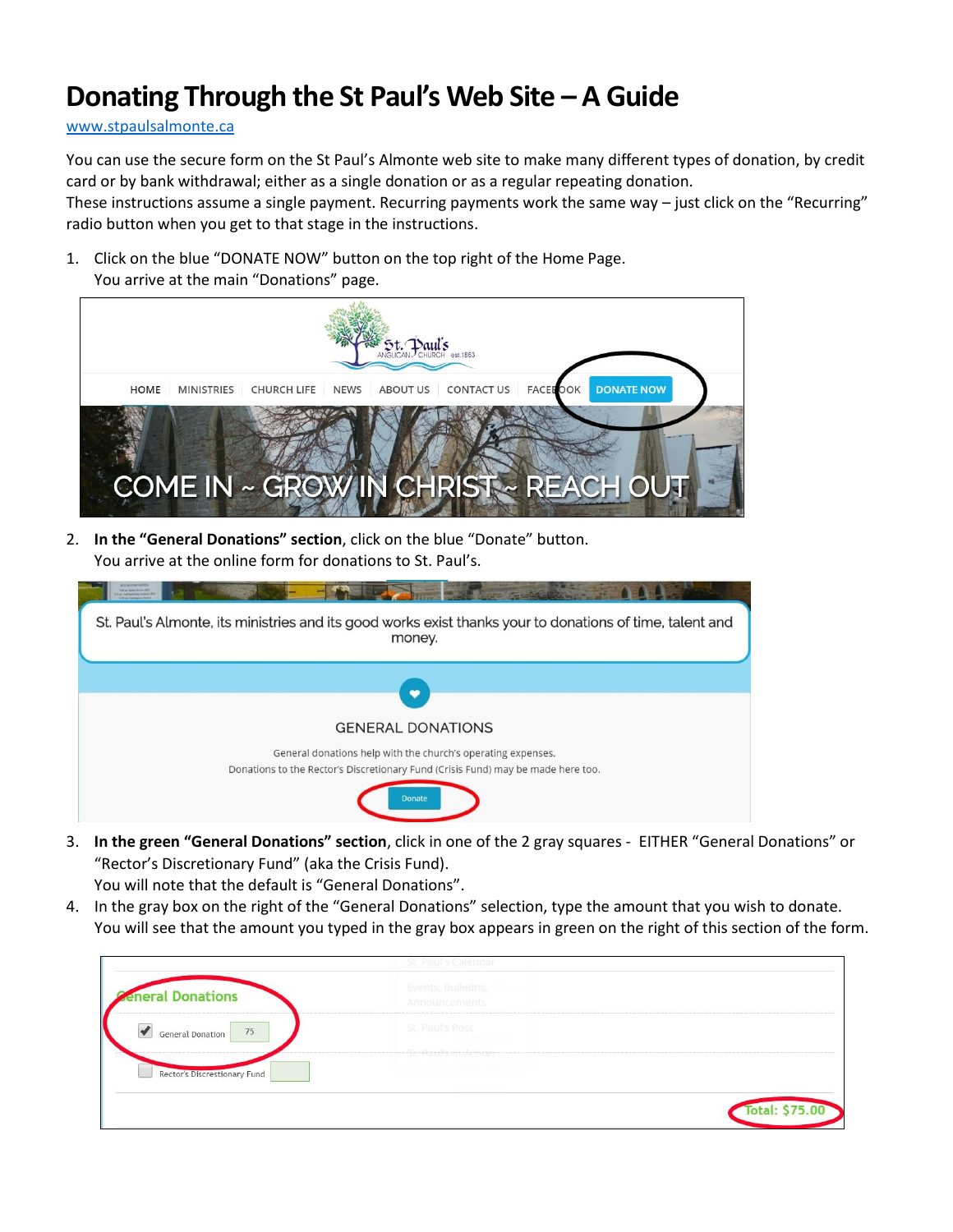- 5. In the next section on this same page, "Payment Information", you will input your personal information.
	- "Title" box requires you to select from a drop-down list (Mr., Mrs., Ms., etc.)
	- Leave "Company Name" blank.
	- The "Postal Code" box must NOT contain a space.
	- Your email address is required twice to confirm it.
- 6. Complete the Payment information:

| Title<br>First Name                                                                                                                                                                    |          |               |
|----------------------------------------------------------------------------------------------------------------------------------------------------------------------------------------|----------|---------------|
| Mr.<br>John                                                                                                                                                                            |          |               |
| Company Name<br>Last Name                                                                                                                                                              |          |               |
| Doe                                                                                                                                                                                    |          |               |
| Address                                                                                                                                                                                |          |               |
| 100 Seton Terrace                                                                                                                                                                      |          |               |
| City<br>Country                                                                                                                                                                        |          |               |
| Almonte<br>Canada                                                                                                                                                                      |          | $\Rightarrow$ |
| Postal Code<br>Province<br>K0A1A0<br>Ontario<br>$\div$                                                                                                                                 |          |               |
| Email<br>Phone                                                                                                                                                                         |          |               |
|                                                                                                                                                                                        |          |               |
| 6132561771<br>john.doe@gmail.com                                                                                                                                                       |          |               |
| Re-enter Email                                                                                                                                                                         |          |               |
| john.doe@gmail.com                                                                                                                                                                     |          |               |
| Click on EITHER "One Time" (to make a once-off payment) or<br>$\bullet$<br>"Recurring" (to set up regular payments)<br>Click on EITHER "Credit Card" or "Bank Withdrawal"<br>$\bullet$ | One Time | Recurring     |

### **For Payment by Credit Card**:

| Expiry |               |  |
|--------|---------------|--|
|        |               |  |
|        |               |  |
|        | $\frac{1}{2}$ |  |
|        |               |  |
| 2020   | $\Rightarrow$ |  |

- Input your card number
- "Expiry" is a drop-down list with numbers from 1-12. Select the month in which your card expires.
- Click in the next box to select the year in which your card expires.
- Input the 3-digit number from the back of your card in the "CVV2" box.